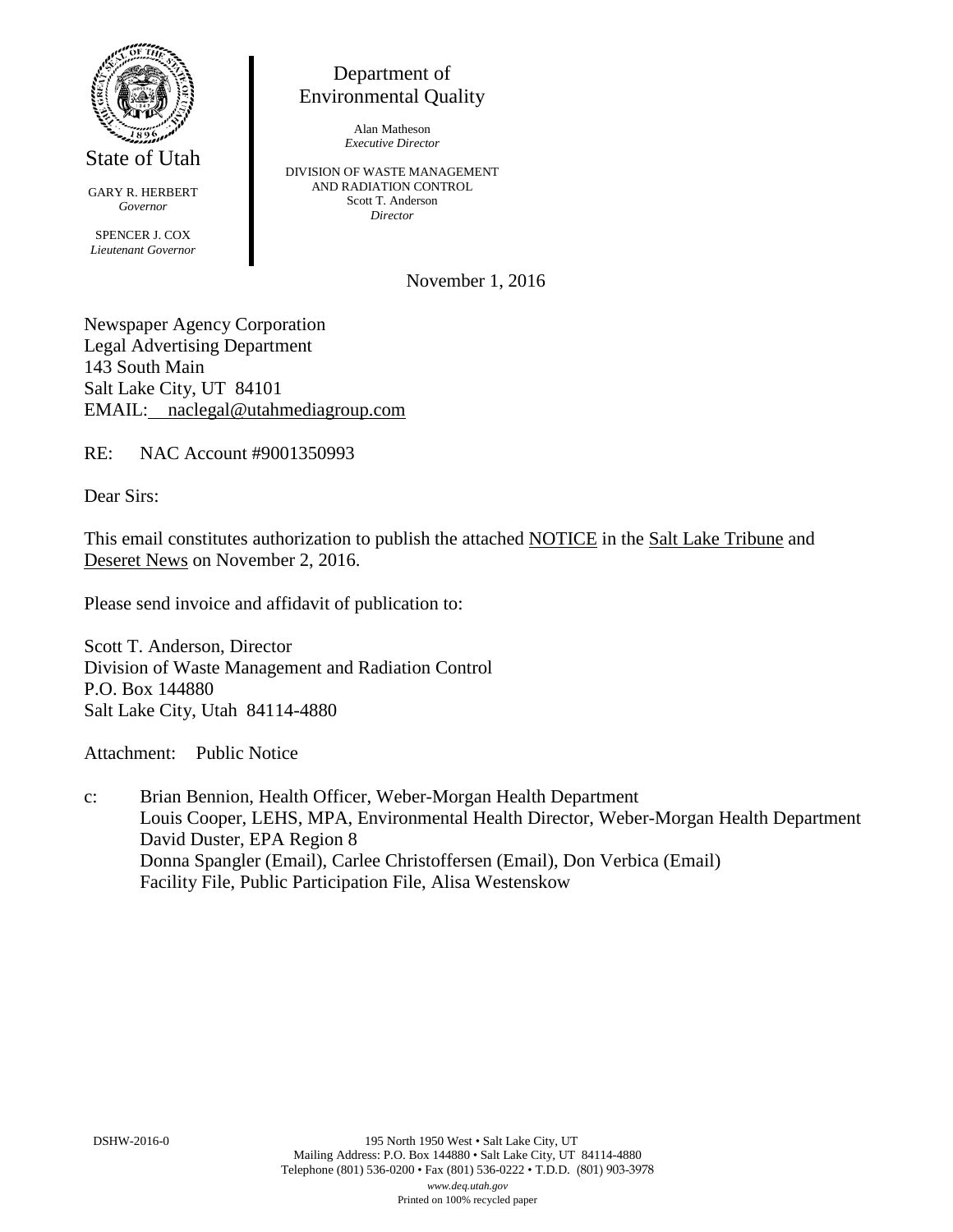

State of Utah

GARY R. HERBERT *Governor* SPENCER J. COX *Lieutenant Governor*

Department of Environmental Quality

> Alan Matheson *Executive Director*

DIVISION OF WASTE MANAGEMENT AND RADIATION CONTROL Scott T. Anderson *Director*

November 1, 2016

Standard-Examiner 332 Standard Way P.O. Box 12790 Ogden, UT 84412

Dear Sirs:

This email constitutes authorization to publish the attached NOTICE in the paper on November 2, 2016.

Please send invoice and affidavit of publication to:

Scott T. Anderson, Director Division of Waste Management and Radiation Control P.O. Box 144880 Salt Lake City, Utah 84114-4880

Attachment: Public Notice

c: Brian Bennion, Health Officer, Weber-Morgan Health Department Louis Cooper, LEHS, MPA, Environmental Health Director, Weber-Morgan Health Department David Duster, EPA Region 8 Donna Spangler (Email), Carlee Christoffersen (Email), Don Verbica (Email) Facility File, Public Participation File, Alisa Westenskow